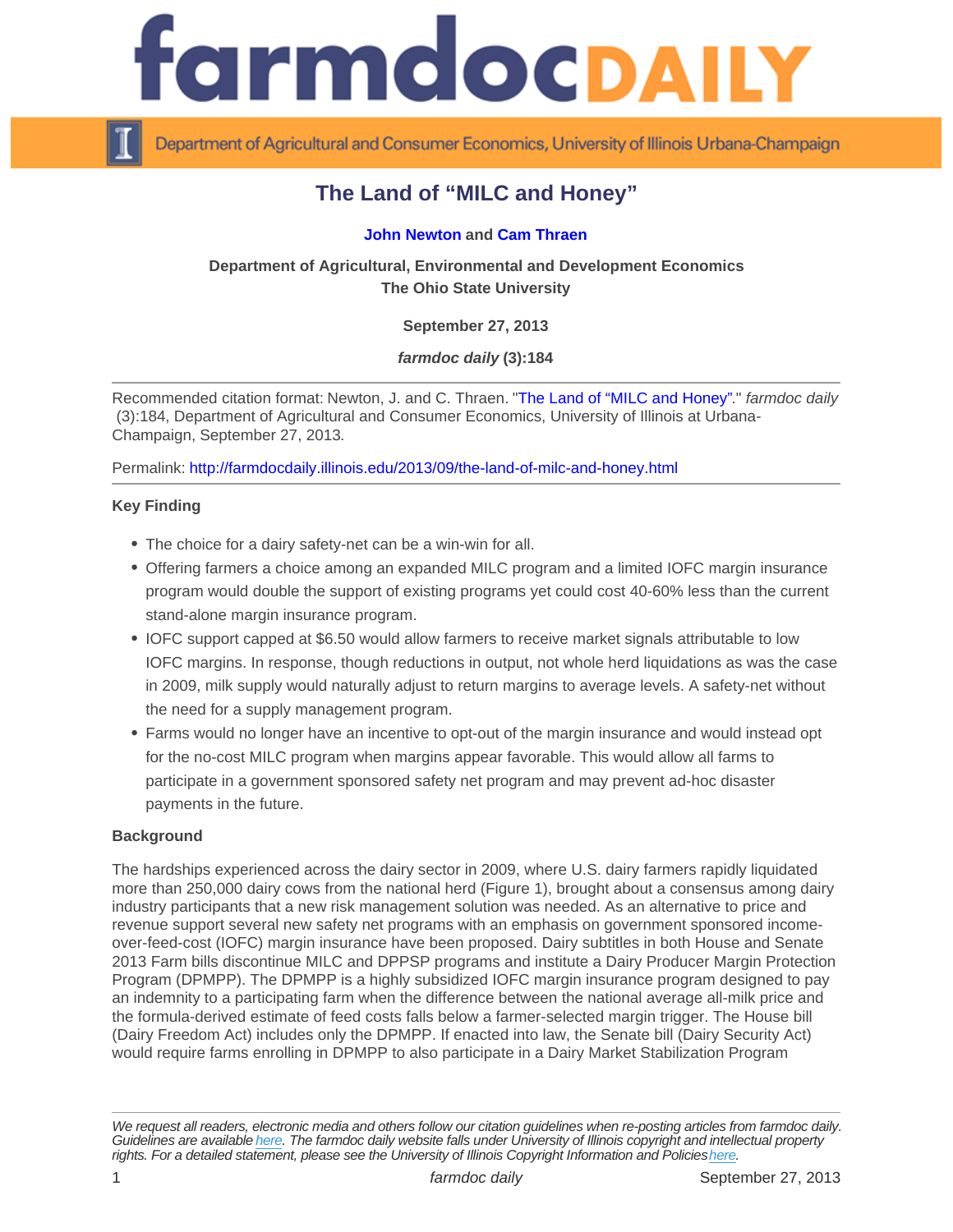(DMSP). The DMSP is a supply management-type program designed to enhance milk prices by reducing the rate of growth in U.S. milk production when IOFC margins fall below a specified threshold. Farms must either reduce the quantity of milk sent to market or face milk revenue penalties on milk shipped over their assigned production base.



### **Why Dairy Market Stabilization**

During times of low margins, it is in the collective interest of dairy producers to reduce production to boost margins quickly to sustainable levels. However, even in absence of coordinated collective action, periods of low margins are generally a temporary phenomenon. Through herd liquidations, milk supply naturally adjusts to return margins to average levels, as evidenced by historic IOFC margin patterns and the term structure of forward IOFC margins (Bozic et al. 2012). The downside of relying exclusively on markets to govern the supply correction is that the recovery may be delayed for as long as revenue from milk production covers at least variable costs. Thus, to expedite IOFC recovery Dairy Security Act couples DPMPP with a supply management-type program.

Additionally, supporters of Dairy Security Act argue that a highly subsidized stand-alone margin insurance program offering coverage only \$0.30 per cwt less than the historical average of \$8.30 per cwt will make the milk supply less responsive to negative price signals, and in the long run result in lower average milk prices and higher indemnity payments from the taxpayer to the dairy farmer. Such a scenario may be undesired, but would not be unforeseen.

#### **Opposition to Dairy Market Stabilization Program**

The DMSP portion of the DSA package has wide-spread support within the dairy farming community and its cooperative leadership, but this support is not nearly unanimous. Significant resistance with regard to the DMSP has been registered by dairy cooperatives, restaurant and food marketers, consumer groups, dairy food manufacturers, and their trade associations. These groups are concerned that artificial enhancement of milk prices through DMSP milk supply reductions will have detrimental effects on procurement costs, throughput efficiency, retail prices, consumer demand, and dairy export opportunities.

In addition, opponents fear that once DMSP becomes part of legislation it could be easily amended by Congress to be non-voluntary or more severe in the financial penalties, a slippery slope opposition groups seek to avoid.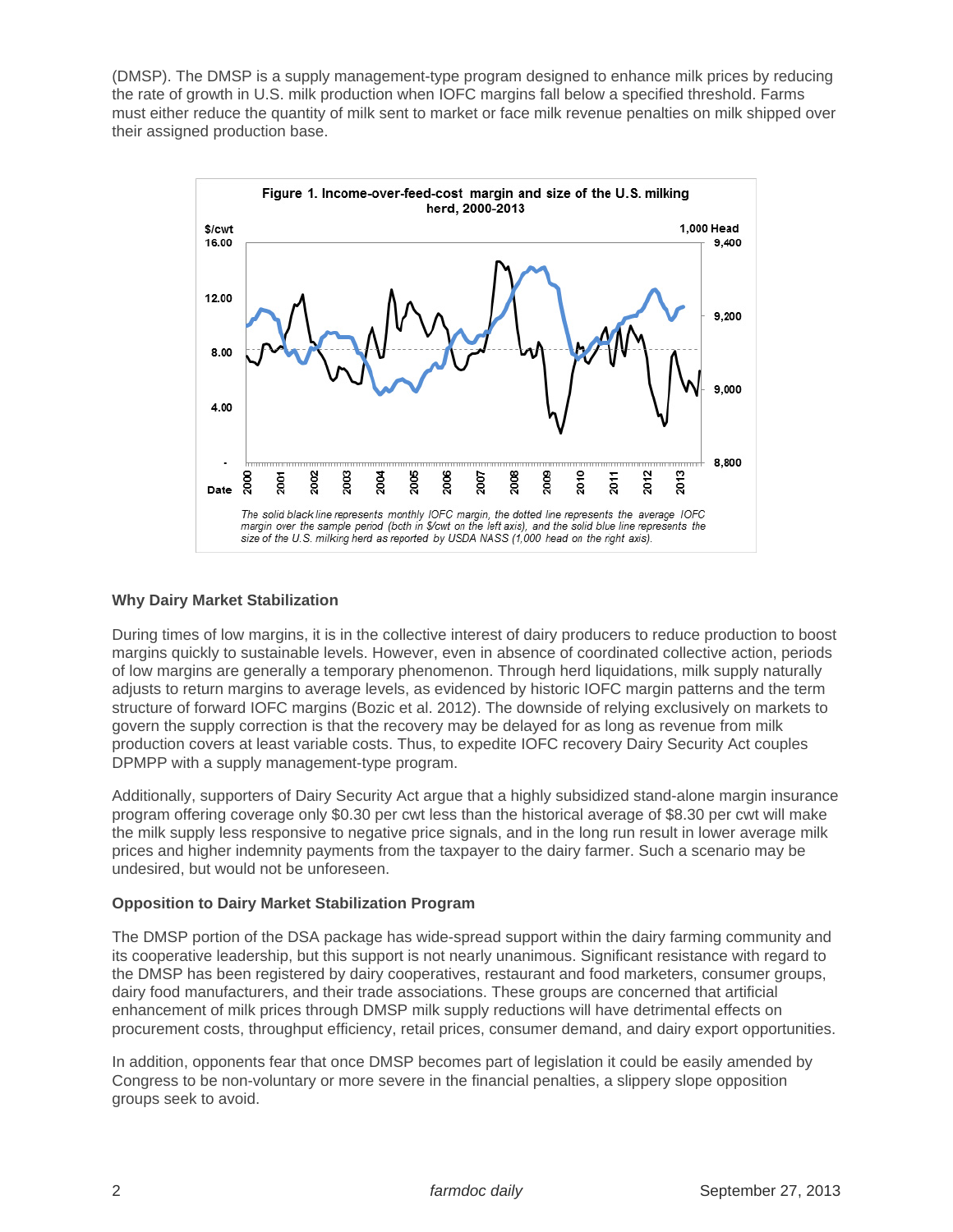## **A MILC and Honey Compromise**

With both sides in the dairy policy debate set in their positions it is difficult to see a path to compromise. How can we offer a retooled dairy farm safety net that: (i) works for small and large-scale dairy farm managers; (ii) is fiscally responsible; (iii) does not mute market supply and demand signals; and (iv) does not require a market stabilization program? We propose a new policy alternative, one we decorously label "MILC and Honey". This program would accomplish all of these goals by increasing eligibility of MILC to 4 million pounds per year and allowing farms an option to choose annually between 1) MILC participation, or 2) a stand-alone margin insurance program as their elected safety net. Specifically our proposal is for a combined program we term MILC-Insurance. This program will provide for:

- continuing to offer the MILC program and increase the MILC eligibility to 4 million pounds per fiscal/calendar year.
- farms not wishing to participate in MILC would be able to purchase margin insurance from \$4.00- \$6.50 per cwt.
- the choice for either MILC or margin insurance can be made each fiscal or calendar year.

In order to determine how this MILC-Insurance policy option would perform the margin insurance and MILC benefits were modeled for 5000 representative farms and four IOFC margin scenarios. Milk production data for 48 months was simulated for the representative farms. The data were structured to include consolidation trends, herd demographics, seasonal production patterns, and farm growth rates common to U.S. farms. In all of the analyses we use the milk marketings in months 1-36 to construct the production history and months 37-48 are used to analyze the performance of the margin insurance program, MILC, and MILC-Insurance.

Four beginning-of-the-year expected margin scenarios are identified that should well cover the space of likely expected margin environments:

- i. Catastrophic Margins. Expected margins are well below long-run average, but revert to mean by the end of the year.
- ii. Mean-Reverting Margins. Expected margins for the first quarter of the year are well above historical average, but revert to long-run average.
- iii. Above-Average Margins. Expected annual average margin is almost \$1 per cwt above average.
- iv. January 15, 2013. Expected margins derived using January 15, 2013 futures and options prices.

These scenarios, depicted in Figure 2, are based on actual expected margins, as observed on January 15 in one of the previous seven years. The simulation techniques used for this analysis are similar to those employed in Newton, Thraen, and Bozic (2013).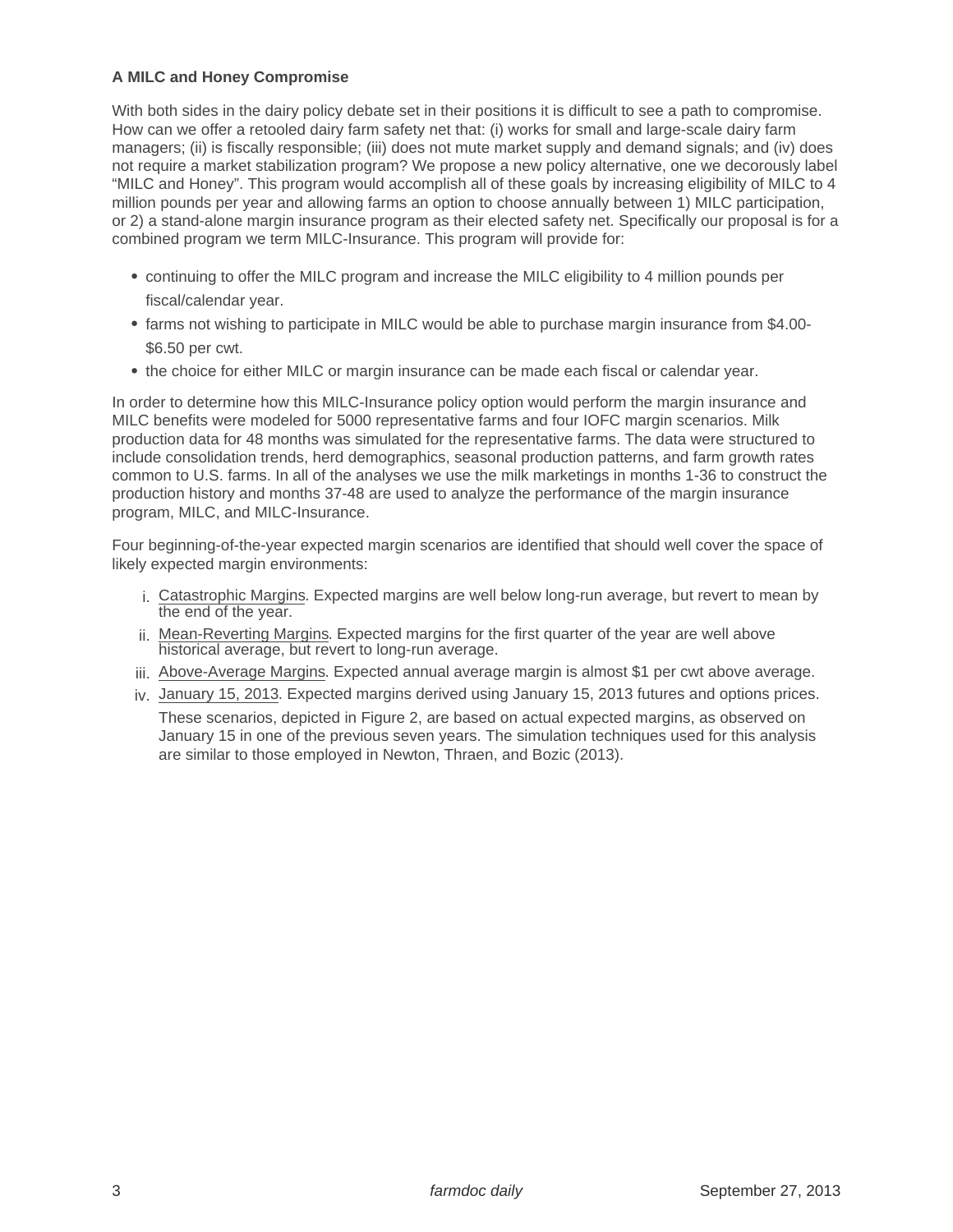

Consider first the benefits of DFA (Table 1), when anticipated IOFC margins are catastrophic the net benefits of DFA are up to three times greater than payments under a counter-cyclical payment program for the 5000 farms in this analysis. For example, given 2013 margins DFA would provide \$76 million dollars in revenue support while the MILC program would provide only \$23 million dollars (Note: Financial outlays reflect only the simulation results and are not indicative of total dairy farm safety net outlays by the Government). During favorable margin outcomes such as a mean-reverting margin or an above-average margin the support from DFA is less than the support received from MILC. In fact, during an above-average margin outcome MILC would still provide a marginal amount of income support while the margin insurance program support is near zero. This disparity is due to the fact that during times of low milk and low feed prices an IOFC program may not pay an indemnity, while the MILC program may still trigger a payment if the feed adjusted Boston class I price of milk is below \$16.94/cwt.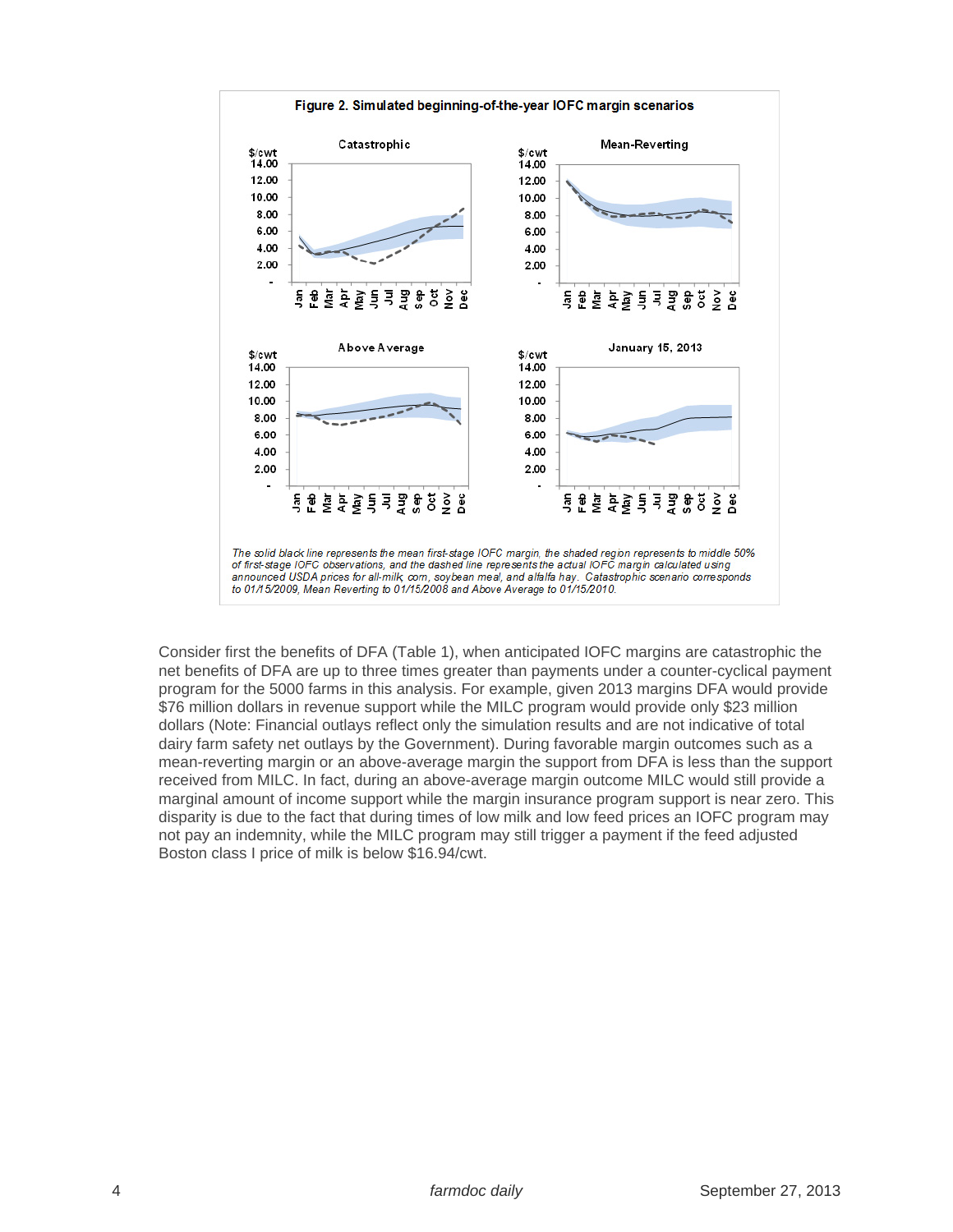| Program/Herd Size                | Catastrophic Margin |         | Mean Reverting Margin |                   | Above Average Margin |            | January 15, 2013 |          |
|----------------------------------|---------------------|---------|-----------------------|-------------------|----------------------|------------|------------------|----------|
|                                  | Mil. S              | \$/cwt  | Mil. S                | S/cwt.            | Mil. S               | S/cwt.     | Mil. S           | S/cwt.   |
| <b>Milk Income Loss Contract</b> |                     |         |                       |                   |                      |            |                  |          |
| $1-49$ head                      | 160                 | 1.06    | 1.4                   | 0.09              | 07                   | 0.04       | 4.0              | 0.27     |
| 50-99 head                       | 22.0                | 1.06    | 1.9                   | 0.09              | 0.9                  | 0.04       | 5.5              | 0.27     |
| 100-499 head                     | 40.5                | 0.75    | 37                    | 0.07              | 1.8                  | 0.03       | 9.8              | 0.18     |
| 500-999 head                     | 6.4                 | 0.33    | 0.6                   | 0.03              | 0.3                  | 0.02       | 1.6              | 0.08     |
| $1000+head$                      | 5.8                 | 0.08    | 0.7                   | 0.01              | 0.4                  | 0.01       | 1.7              | 0.02     |
| <b>Total</b>                     | 90.7                |         | 8.2                   |                   | 4.1                  |            | 22.6             |          |
| Dairy Freedom Act                |                     |         |                       |                   |                      |            |                  |          |
| $1-49$ head                      | 24.2                | 1.59    | 1.3                   | 0.08              | >0                   | $\geq 0$   | 7.2              | 0.47     |
| 50-99 head                       | 33.1                | 1.60    | 1.7                   | 0.08              | >0                   | $\geq 0$   | 9.8              | 0.47     |
| 100-499 head                     | 92.8                | 1.56    | 1.4                   | 0.04              | >0                   | $\geq 0$   | 24.3             | 0.41     |
| 500-999 head                     | 30.5                | 1.53    | Opt-Out               |                   | Opt-Out              |            | 7.1              | 0.35     |
| $1000+$ head                     | 127.5               | 1.51    | Opt-Out               |                   | Opt-Out              |            | 27.1             | 0.32     |
| <b>Total</b>                     | 308.1               |         | 4.4                   |                   | >0                   |            | 75.5             |          |
| "MILC Insurance \$6.50 Cap"      |                     |         |                       |                   |                      |            |                  |          |
| $1-49$ head                      | 19.4                | 1.28    | 1.4                   | $-0.09$           | 0.6                  | "0.04"     | 5.0              | 0.33     |
| 50-99 head                       | 26.6                | 1.28    | 1.9                   | 70.09             | 0.9                  | $*0.04$    | 6.9              | 0.33     |
| 100-499 head                     | 72.4                | 1.22    | 4.1                   | 70.07             | 2.0                  | 70.04      | 16.0             | 0.27     |
| 500-999 head                     | 23.2                | 1.16    | 0.7                   | 70.04             | 0.4                  | "0.02"     | 4.3              | 0.21     |
| 1000+ head                       | 95.3                | 1.13    | 0.9                   | 70.01             | 0.6                  | "0.01"     | 15.3             | 0.18     |
| <b>Total</b>                     | 236.9               |         | 9.0                   |                   | 4.5                  |            | 47.5             |          |
| "MILC Insurance \$6.00 Cap"      |                     |         |                       |                   |                      |            |                  |          |
| $1-49$ head                      | 16.0                | $*1.06$ | 14                    | <sup>7</sup> 0.09 | 0.6                  | 70.04      | 4.0              | $-0.27$  |
| 50-99 head                       | 22.0                | $*1.06$ | 1.9                   | $-0.09$           | 0.9                  | "0.04"     | 5.5              | $-0.27$  |
| 100-499 head                     | 58.3                | 0.98    | 4.1                   | 70.07             | 20                   | 70.04      | 11.6             | $F_0$ 21 |
| 500-999 head                     | 18.7                | 0.94    | 07                    | $-0.04$           | 0.4                  | $*_{0.02}$ | 25               | 0.13     |
| $1000+$ head                     | 77.2                | 0.92    | 0.9                   | 70.01             | 0.6                  | 70.01      | 8.7              | 0.10     |
| <b>Total</b>                     | 192.2               |         | 9.0                   |                   | 4.5                  |            | 32.3             |          |

As a joint program, MILC-Insurance combines the benefits of both programs and ensures a safety net on either the milk price or the IOFC margin. As a result, during favorable margin outcomes the combined program does not reduce the expected benefits compared to a MILC only program. In fact, based on the simulation results all farms (large and small) would benefit more from a countercyclical MILC program when margins are favorable. It is only when IOFC margins fall to low levels would an IOFC program be preferred to MILC.

When IOFC margins are poor the MILC-Insurance program would provide two times the support of MILC for the 5000 farms in this analysis. For example, given 2013 margins combined program would provide \$32-48 million dollars while MILC would only provide \$23 million dollars. The difference in the MILC-Insurance program payments is due to the \$6.00 and \$6.50 supplemental insurance cap, with \$6.50 coverage providing an additional \$16 million in revenue support to dairy farmers.

The solid black line represents the mean first-stage IOFC margin, the shaded region represents to middle 50% of first-stage IOFC observations, and the dashed line represents the actual IOFC margin calculated using announced USDA prices for all-milk, corn, soybean meal, and alfalfa hay. Catastrophic scenario corresponds to 01/15/2009, Mean Reverting to 01/15/2008 and Above Average to 01/15/2010.

During the catastrophic margin outcome the average per cwt payment from a counter-cyclical payment program is approximately \$1.06 for herds under 99 head. The effective support price declines rather sharply for farms that produce more than 2.985 million pounds annually. For farms with 100-499 head the revenue support was \$0.75 per cwt, for farms with 500-999 head the revenue support was \$0.33 per cwt, and for farms with 1000+ dairy cows the expected MILC benefit is only \$0.08 per cwt. This pattern, albeit not as extreme, is also observed in other price scenarios and in each example the largest farms receive the smallest share of total benefits. Given these results it is evident why some argue that coverage provided via MILC is inadequate and outdated (Thraen 2007; D'Antoni and Mishra 2011).

By design the disparity in per cwt benefits is eliminated when analyzing the DFA and MILC-Insurance program. Under the DFA margin insurance program farms electing similar coverage options have similar net benefits per cwt. Under MILC-Insurance the benefits per cwt are similar when farms participate in the IOFC program, and are only \$0.20-\$0.50 per cwt less than those under a margin insurance only program. The key benefit of a MILC-Insurance program relative to insurance only is found during favorable margin years: For example, during the above-average scenario the expected benefits per cwt for DFA were near zero for farms who elected to remain in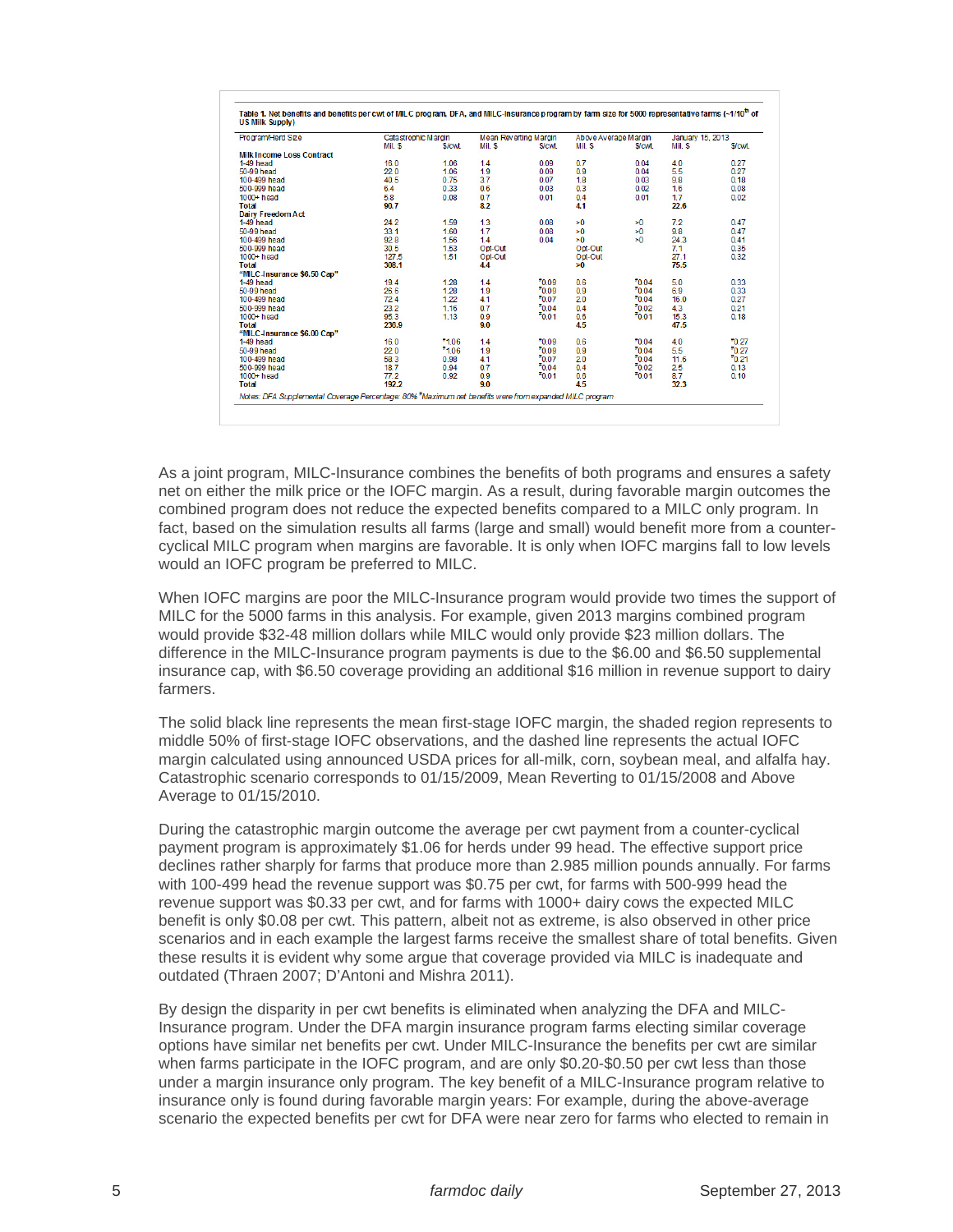the program; meanwhile, under the MILC-Insurance program not only did farms not opt-out of a government safety net, but they received benefits up to \$0.04 per cwt.

Relative to program preference, we find that with a \$6.00 MILC-Insurance program smaller farmers would elect to remain in the MILC program compared to the IOFC program. The reason small farms may elect MILC over margin insurance is the MILC is a no cost to participate program; thus even if margin indemnities are higher than MILC payments, after paying premiums MILC benefits are actually higher than IOFC insurance indemnities. When \$6.50 coverage is offered the expected benefits of IOFC exceed those of a MILC program (\$4 million pound cap). This pattern of preferring MILC to IOFC insurance does not continue as the herd size grows. The reason large farms would prefer the margin insurance over the MILC during poor margin outcomes is the 4 million pound benefit constraint results in the effective revenue support per cwt dropping as farm size increases.

Results indicate that the MILC-Insurance program would provide benefits to both small and large dairy farm operators by allowing them to choose their safety net annually. This new alternative would provide greater support to small farmers compared to the existing MILC program by expanding eligible pounds. For farmers growing a majority of their feed the target price MILC program provides a safety net to their primary revenue risk – milk price. For larger dairy farms (and farms who purchase feed) the IOFC program provides the ability to mitigate both milk and feed price variability. Thus the opportunity to participate in one or the other provides a continuous safety net program in any IOFC environment for all dairy farmers.

From fiscal perspective, this program would also reduce the costs by as much as 60% compared to DFA if IOFC coverage from \$4.00 to \$6.00 is offered. These cost savings fall to just under 40% when \$4.00 to \$6.50 coverage is offered. Finally, by offering insurance coverage only up to \$6.50 a stand-alone margin insurance program may not mute market signals implicit during low IOFC margin events compared to an \$8.00 insurance option. By directing market signals to the dairy farmers they can respond to negative price signals not by liquidating their herd completely, but by reducing output. A slight reduction in output, while supporting dairy farm revenue with \$6.50 insurance coverage, would provide dairy farm stability and serve to prevent rapid declines in the U.S. milking herd similar to those witnessed in 2009.

## **Summary**

As means to end the stalemate between supporters of the House and Senate dairy titles we propose serious consideration on a new dairy safety-net program. This program will: (i) work for small and large-scale dairy farm managers alike; (ii) be fiscally responsible, providing more support than the current MILC yet costing significantly less than the currently debated programs; and (iii) does not mute market supply and demand signals. This new policy alternative which we title MILC-Insurance would accomplish all of these goals by increasing eligibility of MILC to 4 million pounds per fiscal/calendar year and by allowing farms an option to choose annually between MILC and a stand-alone margin insurance program as their elected safety net.

The MILC-Insurance program saves money relative to the stand-alone margin insurance program by capping insurance at \$6.00-\$6.50 per cwt. With the savings the revenue can be redirected to an expansion of the MILC program; effectively offering the best of both programs (counter-cyclical revenue support or catastrophic margin insurance). Farms would no longer have an incentive to opt-out of the margin insurance and would instead opt for the no-cost MILC program when anticipated margins are favorable. This would allow all farms, regardless of size or management style, to participate in a government sponsored safety net program. Such a program, which offers continuous support, may prevent ad-hoc disaster payments in the future.

#### **References**

Bozic, M., Newton, J., Thraen, C.S., Gould, B.W. 2012. Mean-reversion in Income Over Feed Cost Margins: Evidence and Implications for Managing Margin Risk by US Dairy Producers. Journal of Dairy Science. 95:7417-7428.